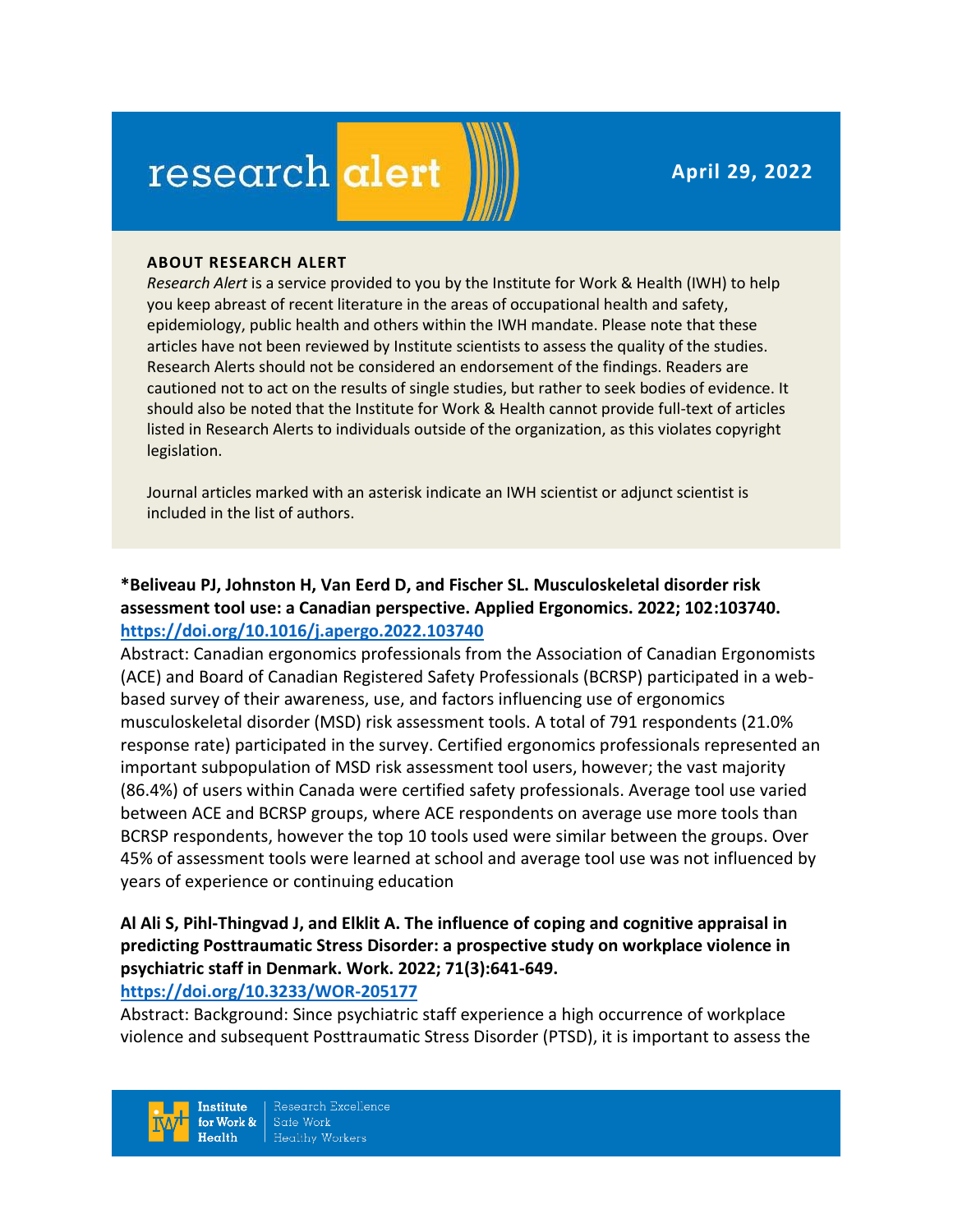behavioral and cognitive risk factors of PTSD in this population. Objective: The current study assesses the incidence of PTSD 12 months after the occurrence of WV. Furthermore, it examines possible prospective associations between coping strategies and cognitive appraisals, respectively, and PTSD. Methods: This prospective cohort study was conducted with staff from 18 psychiatric wards in Denmark (n = 183) who had reported an incidence of workplace violence. Most subjects were women (83.3%). Results: The incidence of PTSD was 9.8%. The main analysis showed a significant relationship between negative cognitive appraisals about the self and PTSD (OR = 2.87,  $p < .05$ ), and a coping strategy of self-blame and PTSD (OR = 2.21, p < .05). Conclusions: Certain dysfunctional coping strategies and negative cognitive appraisals seems to predict posttraumatic stress in an occupational context. Information about these processes could be important for preventive strategies in the workplace.

# **Backhaus I, Hermsen D, Timm J, Boege F, Lubke N, Gobels K, et al. Underascertainment of COVID-19 cases among first responders: a seroepidemiological study. Occupational Medicine. 2022; 72(3):225-228.**

**<https://doi.org/10.1093/occmed/kqab164> [open access]**

Abstract: BACKGROUND: Providing frontline support places first responders at a high risk for severe acute respiratory syndrome coronavirus 2 (SARS-CoV-2) infection. AIMS: This study was aimed to determine the anti-SARS-CoV-2 seroprevalence in a cohort of first responders (i.e. firefighters/paramedics), to detect the underascertainment rate and to assess risk factors associated with seropositivity. METHODS: We conducted a serological survey among 745 first responders in Germany during 27 November and 4 December 2020 to determine the anti-SARS-CoV-2 seroprevalence using Elecsys® Anti-SARS-CoV-2 immunoassay (Roche Diagnostics, Mannheim, Germany). As part of the examination, participants were asked to provide information on coronavirus disease 2019 (COVID-19)-like-symptoms, information on sociodemographic characteristics and workplace risk factors for a SARS-CoV-2 infection and any prior COVID-19 infection. Descriptive statistics and logistic regression analysis were performed and seroprevalence estimates were adjusted for test sensitivity and specificity. RESULTS: The test-adjusted seroprevalence was 4% (95% CI 3.1-6.2) and the underascertainment rate was 2.3. Of those tested SARS-CoV-2 antibody positive, 41% were aware that they had been infected in the past. Seropositivity was elevated among paramedics who worked in the emergency rescue team providing first level of pre-hospital emergency care (6% [95% CI 3.4-8.6]) and those directly exposed to a COVID-19 case (5% [95% CI 3.5- 8.1]). Overall, the seroprevalence and the underascertainment rate were higher among first responders than among the general population. CONCLUSIONS: The high seroprevalence and underascertainment rate highlight the need to mitigate potential transmission within and between first responders and patients. Workplace control measures such as increased and regular COVID-19-testing and the prompt vaccination of all personnel are necessary

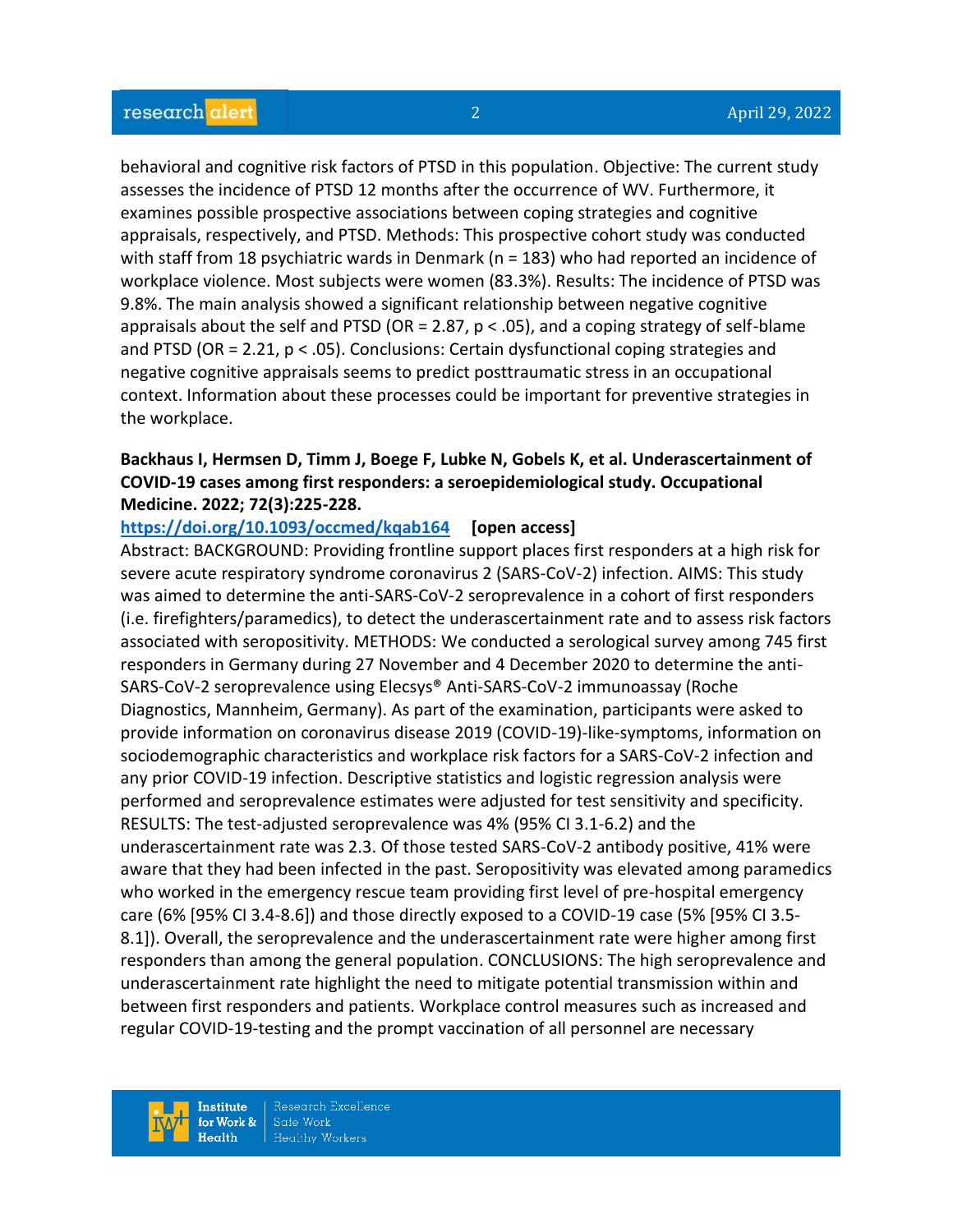**Carlan N, Szymanski T, Van Zetten J, Hilbrecht M, and Bigelow P. The path from survey development to knowledge activism: a case study of the use of a physical loads survey in a retail workplace. New Solutions. 2022; 32(1):65-76.** 

# **<https://doi.org/10.1177/10482911221074680> [open access]**

Abstract: Workers at a multi-site retailer were concerned that they were experiencing higher than anticipated work-related musculoskeletal disabilities (MSDs). They approached union leadership and academic researchers and a Participatory Action Research (PAR) project was developed which culminated in a targeted online Physical Loads Survey (PLS). The goal was to initiate discussions to design a preventative collaborative ergonomic program. Survey results confirmed that during a shift, workers had significant exposure to standing, carrying loads of more than 25 lbs, pushing and pulling loads greater than 225 lbs, and repetitive arm and hand movements. The successful survey was the first step in the development of a proactive health and safety program. The union proceeded without management participation and was able to move beyond knowledge creation to knowledge activism and change

# **Clin B, Gramond C, Thaon I, Brochard P, Delva F, Chammings S, et al. Head and neck cancer and asbestos exposure. Occupational & Environmental Medicine. 2022; [epub ahead of print].**

# **<https://doi.org/10.1136/oemed-2021-108047> [open access]**

Abstract: Objectives: The aim of this study was to analyse, within a French cohort of workers previously occupationally exposed to asbestos, incidence and mortality from various sites of head and neck cancers (larynx excluded) and to examine the potential link of these cancers with pleural plaques. Methods: A 10-year follow-up study was conducted in the 13 481 male subjects included in the cohort between October 2003 and December 2005. Asbestos exposure was assessed by industrial hygienist analysis of a standardised questionnaire. The final cumulative exposure index (CEI; in equivalent fibres.years/mL) for each subject was calculated as the sum of each employment period's four-level CEI. The number of head and neck cancers recorded by the National Health Insurance fund was collected in order to conduct an incidence study. Complementary analysis was restricted to men who had performed at least one chest CT scan (N=4804). A mortality study was also conducted. We used a Cox model with age as the time axis variable adjusted for smoking, time since first exposure, CEI of exposure to asbestos and pleural plaques on CT scans. Results: We reported a significant dose-response relationship between CEI of exposure to asbestos and head and neck cancers after exclusion of laryngeal cancers, in the mortality study (HR 1.03, 95% CI (1.01 to 1.06) for an increase of 10 f.years/mL) and a close to significant dose-response relationship in the incidence study (HR 1.02, 95% CI (1.00 to 1.04) for an increase of 10 f.years/mL). No statistically significant association between pleural plaques and head and neck cancer incidence was observed. Conclusions: This large-scale study suggests a relationship between asbestos exposure and head and neck cancers, after exclusion of laryngeal cancers, regardless of whether associated pleural plaques were present.

**Institute** for Work &  $Heath$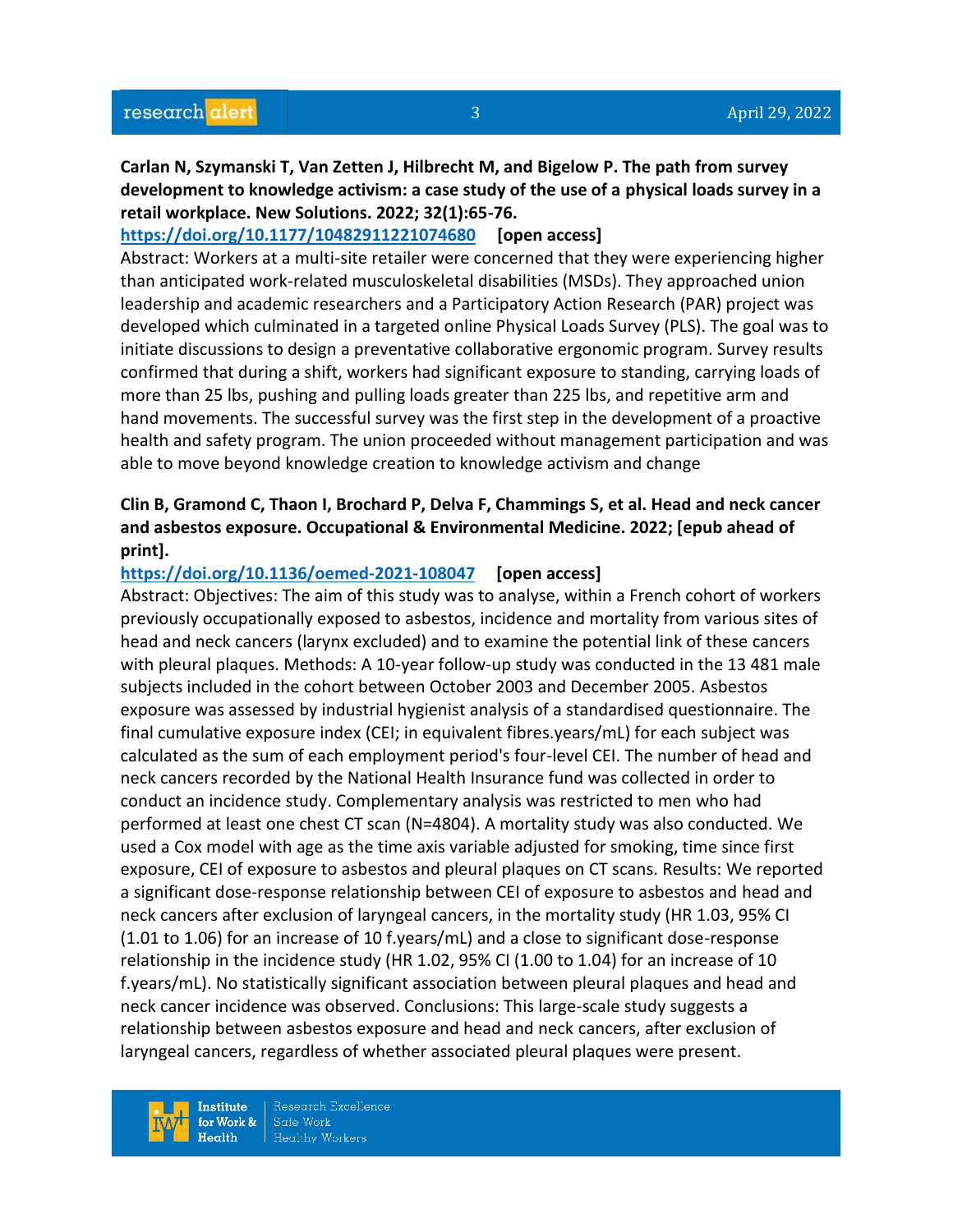**Fikretoglu D, Easterbrook B, and Nazarov A. Fidelity in workplace mental health intervention research: a narrative review. Work and Stress. 2022; 36(1):6-29. <https://doi.org/10.1080/02678373.2021.1936286>** 

**Go LHT, Green FHY, Abraham JL, Churg A, Petsonk EL, and Cohen RA. Coal mine dust lung disease in miners killed in the Upper Big Branch disaster: a review of lung pathology and contemporary respirable dust levels in underground US coal mines. Occupational & Environmental Medicine. 2022; 79(5):319-325.** 

#### **<https://doi.org/10.1136/oemed-2021-107694>**

Abstract: OBJECTIVES: In 2010, 29 coal miners died due to an explosion at the Upper Big Branch (UBB) mine in West Virginia, USA. Autopsy examinations of 24 individuals with evaluable lung tissue identified 17 considered to have coal workers' pneumoconiosis (CWP). The objectives of this study were to characterise histopathological findings of lung tissue from a sample of UBB fatalities and better understand the respirable dust concentrations experienced by these miners at UBB relative to other US coal mines. METHODS: Occupational pulmonary pathologists evaluated lung tissue specimens from UBB fatalities for the presence of features of pneumoconiosis. Respirable dust and quartz samples submitted for regulatory compliance from all US underground coal mines prior to the disaster were analysed. RESULTS: Families of seven UBB fatalities provided consent for the study. Histopathologic evidence of CWP was found in all seven cases. For the USA, central Appalachia and UBB, compliance dust samples showed the geometric mean for respirable dust was 0.468, 0.420 and 0.518 mg/m(3), respectively, and respirable quartz concentrations were 0.030, 0.038 and 0.061 mg/m(3). After adjusting for quartz concentrations, UBB exceeded the US permissible exposure limit (PEL) for respirable dust in 28% of samples. CONCLUSIONS: Although higher than average respirable dust and quartz levels were observed at UBB, over 200 US underground coal mines had higher dust concentrations than UBB and over 100 exceeded the PEL more frequently. Together with lung histopathological findings among UBB fatalities, these data suggest exposures leading to CWP in the USA are more prevalent than previously understood

# **Jacob L, Lopez-Sanchez GF, Oh H, Grabovac I, Stefanac S, Shin JI, et al. Association between back and neck pain and workplace absenteeism in the USA: the role played by walking, standing, and sitting difficulties. European Spine Journal. 2022; 31(4):926-934. <https://doi.org/10.1007/s00586-021-07084-9>**

Abstract: Purpose: There is a paucity of literature identifying factors that influence the back and neck pain (BNP)-workplace absenteeism relationship. Therefore, this study aimed to investigate the association between BNP and workplace absenteeism and potential mediating variables in a large sample of the US population. Methods: Nationally representative data collected in 2019 from the RAND American Life Panel (ALP) were used for this retrospective study. Workplace absenteeism was defined as the number of days of absence in the past 12 months for health-related reasons (count variable), while BNP corresponded to the presence

**Institute** for Work &  $Health$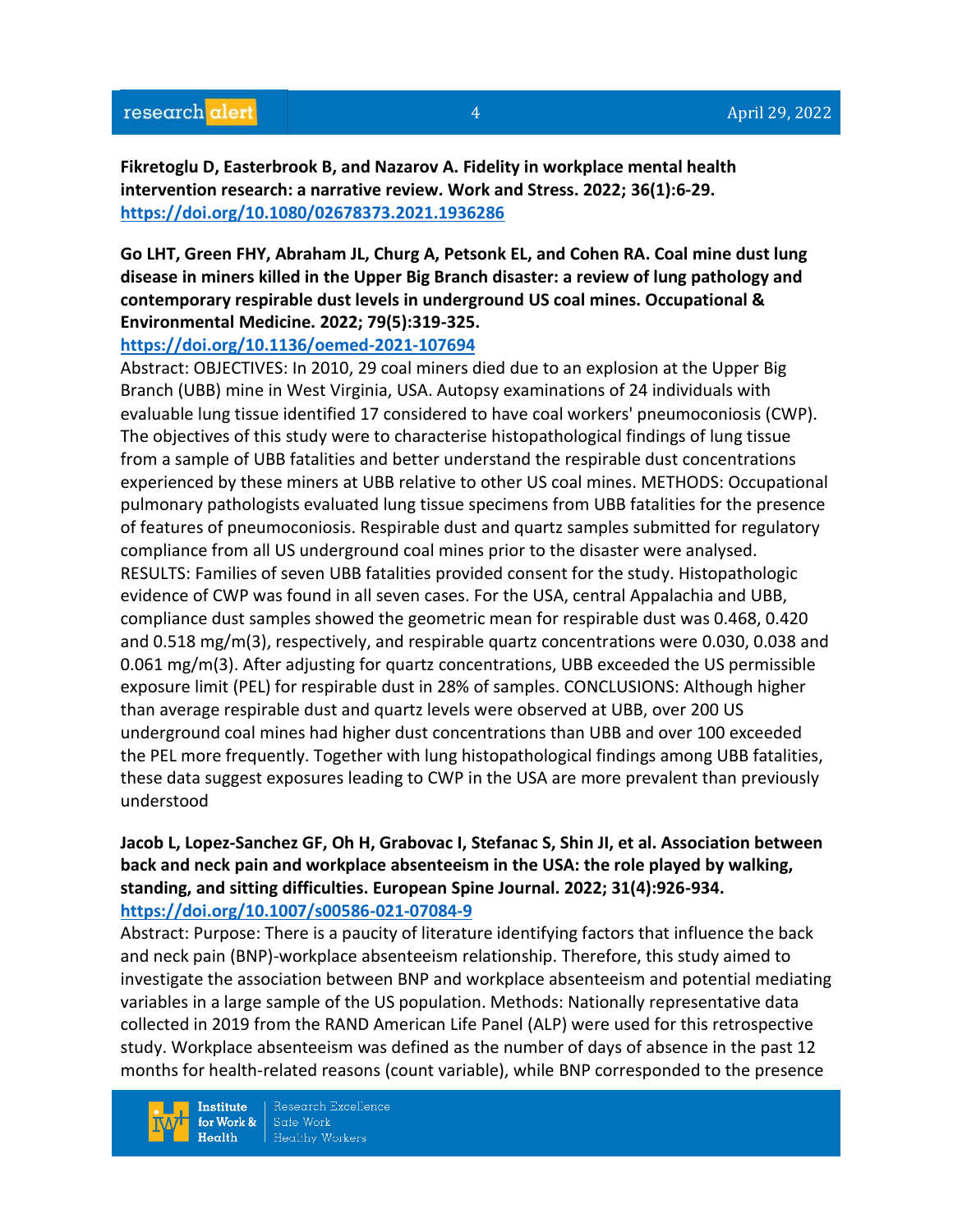of back pain due to spinal stenosis, back pain due to other causes, or neck pain (dichotomous variable). Control variables included sex, age, ethnicity, marital status, education, occupation, annual family income, health insurance, obesity, and diabetes. There were eight influential variables (depression, anxiety, sleep disorder, alcohol dependence, opioid dependence, walking difficulty, standing difficulty, and sitting difficulty). The association between BNP and workplace absenteeism was analyzed using a negative binomial regression model. Results: There were 1,471 adults aged 22-83 years included in this study (52.9% of men; mean [standard deviation] age 44.5 [13.0] years). After adjusting for control variables, BNP was positively and significantly associated with workplace absenteeism (incidence rate ratio = 1.40, 95% confidence interval: 1.07-1.83). Walking, standing, and sitting difficulties individually explained between 24 and 43% of this association. Conclusions: Workplace interventions focusing on the management of BNP and overcoming difficulties in walking, standing, and sitting, potentially utilizing exercise, therapy, and ergonomic interventions, may prevent absenteeism.

# **Karpenko K, McEvoy M, Lewis LK, and Ferrar K. Schedules of standing and sitting directed by musculoskeletal discomfort in workers transitioning to sit-stand workstations: a crosssectional study. Ergonomics. 2022; 65(4):618-630.**

#### **<https://doi.org/10.1080/00140139.2021.1979253>**

Abstract: Sit-stand workstations are growing in popularity, however limited guidelines exist regarding optimal schedules of sitting and standing. This was the first known study to observe sit-stand workstation schedules when postural change is based on maintaining musculoskeletal discomfort within 'acceptable' levels. Fourteen healthy adults new to sitstand workstations completed computer-based work at a sit-stand desk for half a workday. Participants changed between standing and sitting postures each time discomfort reached the maximum acceptable threshold. On average, the amount of standing and sitting was greatest in the first standing (median 40 minutes, interquartile range 40 minutes) and sitting (median 30 minutes, interquartile range 115 minutes) bouts. Average durations spent standing and sitting were lower in all consecutive bouts. Stand-sit ratios indicated an equal amount of standing to sitting or somewhat less standing. The schedules had substantial interparticipant variability. Future studies should consider that optimal schedules may vary with regard to time and be individual-specific.

# **Lee HE and Rhie J. Impact of long working hours and shift work on unmet health care need among Korean workers. Safety and Health at Work. 2022; 13(1):17-22.**

#### **<https://doi.org/10.1016/j.shaw.2021.09.003> [open access]**

Abstract: Background This study aimed to identify work-related risk factors, including long working hours and night/shift work, for unmet health care need using data of a representative panel of Korean adults. Methods Associations between work-related factors and unmet health care need were analyzed using data of 3,440 participants (10,320 observations) from the 2011-2013 Korean Health Panel Study. A generalized estimating

**Institute** for Work &  $Heath$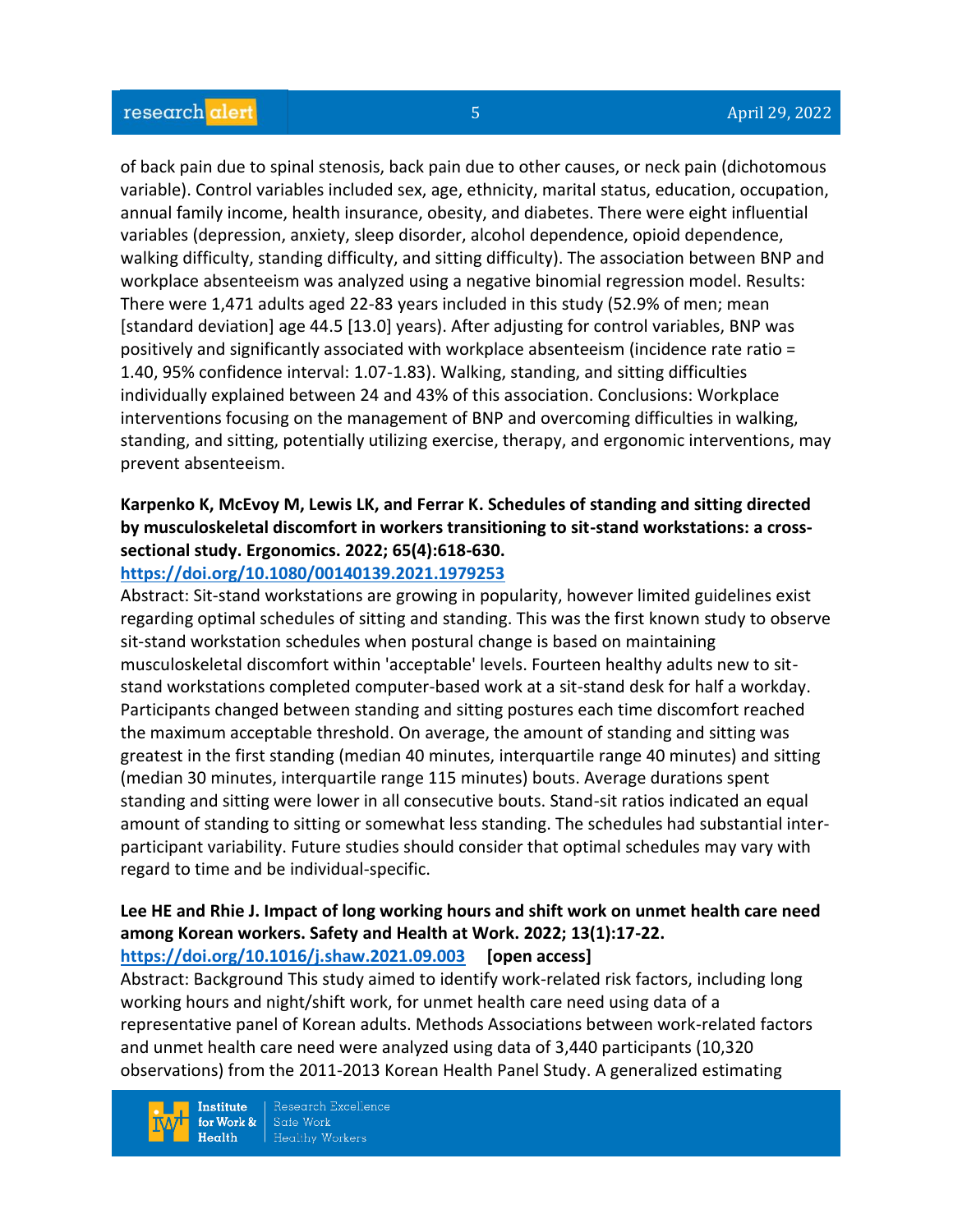equation was used for the analysis of repeated measures. Results The prevalence of unmet health care was 16.6%. After adjusting sex, age, socioeconomic status, work characteristics, and working more than 60 hours per week (odds ratio [OR]: 1.43, 95% confidence interval [CI]: 1.23–1.65) or 50–59 hours per week (OR: 1.26, 95% CI: 1.08–1.46) instead of 40–49 hours per week and night/shift work (OR: 1.27, 95% CI: 1.06–1.51) were associated with unmet health care need. Conclusion Long working hours and night/shift work are risk factors for unmet health care need among the Korean working population.

# **Moosa MH and Oriet LP. Factors affecting safety performance in the construction industry: an empirical study using structural equation modelling. International Journal of Occupational Safety and Ergonomics. 2022; 28(2):779-789.**

# **<https://doi.org/10.1080/10803548.2021.1985302>**

Abstract: The Saudi construction industry is among the largest in the region - and, for workers, among the most dangerous industries. The importance of this study is assisting to reduce hazards, sources of risk and perceptions of safety in the construction sector. Using a quantitative survey measure administered to a small (n = 276) sample of individuals, this study aimed to contribute to empirical understandings of safety performance in this unique context. A multivariate safety performance model was developed to ensure compatibility with the structure of the survey measure. The survey data revealed a strong consensus expressing negative views of every safety dimension and variable tested, with only tiny minorities selecting positively valenced responses. To test the descriptive power of the model as a whole, a structural equation modelling technique was used to assess the correspondence between the relationships constituting the model and their significance relative to empirical data.

# **Mwanga HH, Baatjies R, Singh T, and Jeebhay MF. Work-related allergy and asthma associated with cleaning agents in health workers in Southern African tertiary hospitals. American Journal of Industrial Medicine. 2022; 65(5):382-395.**

# **<https://doi.org/10.1002/ajim.23344>**

Abstract: Background: Health workers (HWs) are exposed to diverse cleaning agents in large hospitals. This study determined the prevalence of work-related symptoms, allergic sensitization, and lung function abnormalities in HWs of two tertiary hospitals in Southern Africa. Methods: A cross-sectional study of 699 HWs (South Africa: SAH, n = 346; Tanzania: TAH, n = 353) was conducted. Health outcomes were assessed using a standardized ECRHS questionnaire, immunological tests (specific IgE antibody to common aero-allergens and to occupational allergens: natural rubber latex [NRL] Hev b5 and Hev b6.02, chlorhexidine, and ortho-phthalaldehyde [OPA]), spirometry [pre-and post- bronchodilator], methacholine challenge, and fractional exhaled nitric oxide (FeNO). Results: A large proportion of participants (78%) were women. Median age was 42 years, with 76% nurses, 12% cleaners, and 5% administrative workers. Current smoking was more common in SAHWs (12%) than TAHWs (1%). The overall prevalence of doctor-diagnosed asthma was 7%. Atopy was present

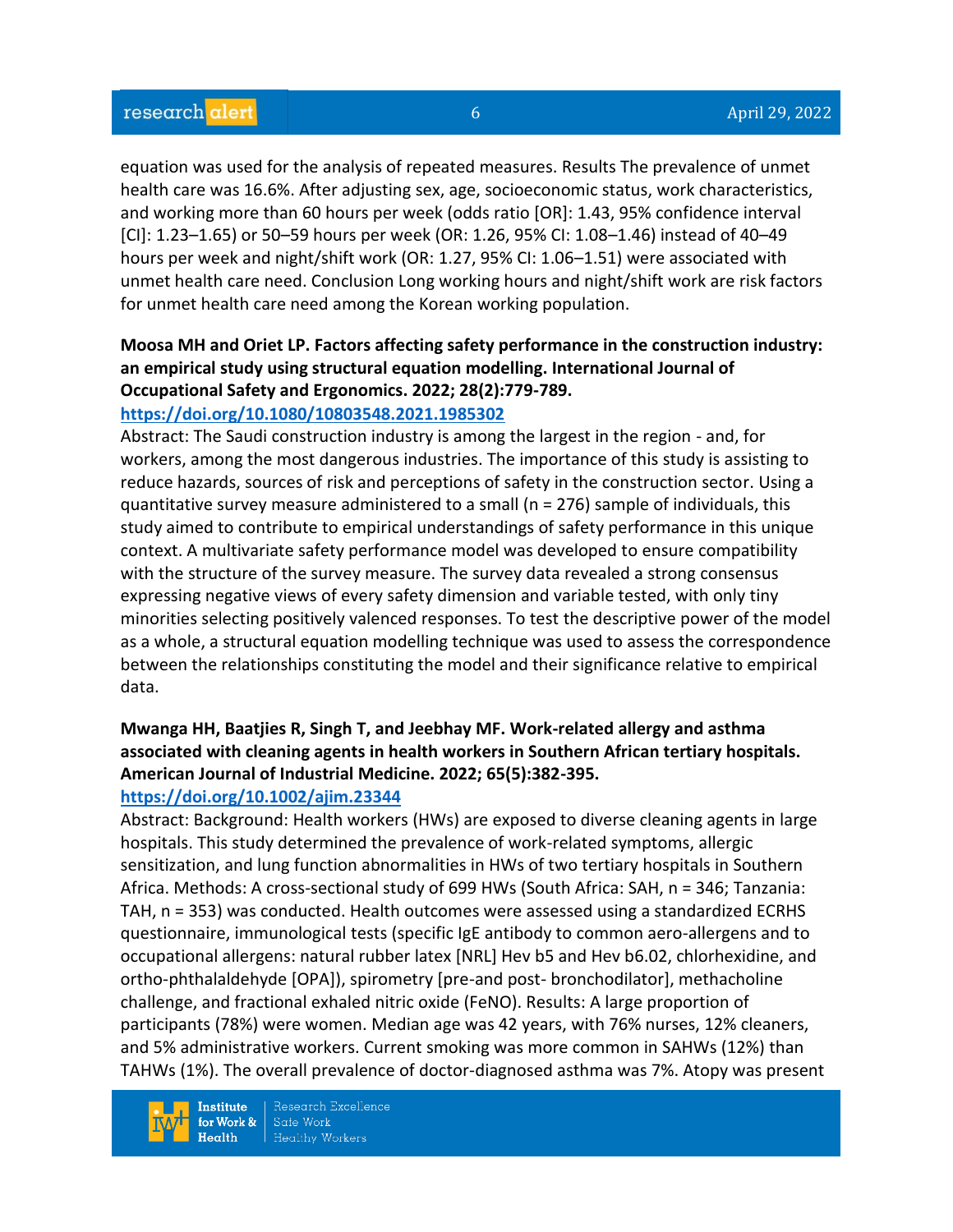in 43% of HWs, while 4% were sensitized to OPA, 2% to NRL, and 1% to chlorhexidine. Prevalence of work-related ocular-nasal symptoms (16%) was higher than skin (12%) and chest (7%) symptoms. TAHWs had significantly lower mean lung volumes, higher degrees of significant airflow obstruction and impaired lung function. The prevalence of bronchial hyperresponsiveness in SAHWs (14%) was high. Overall, 23% of HWs had abnormal FeNO; 6% having high (>50 ppb) levels. FeNO was positively associated with sensitization to occupational allergens, primarily OPA and NRL. Conclusions: HWs from both hospitals had similar prevalence of work-related respiratory symptoms. Sensitization to OPA and NRL appears to be contributing to allergic airway inflammation in these HWs.

# **Ohlander J, Fuhrimann S, Basinas I, Cherrie JW, Galea KS, Povey AC, et al. Impact of occupational pesticide exposure assessment method on risk estimates for prostate cancer, non-Hodgkin's lymphoma and Parkinson's disease: results of three meta-analyses. Occupational & Environmental Medicine. 2022; [epub ahead of print]. <https://doi.org/10.1136/oemed-2021-108046> [open access]**

Abstract: Assessment of occupational pesticide exposure in epidemiological studies of chronic diseases is challenging. Biomonitoring of current pesticide levels might not correlate with past exposure relevant to disease aetiology, and indirect methods often rely on workers' imperfect recall of exposures, or job titles. We investigated how the applied exposure assessment method influenced risk estimates for some chronic diseases. In three metaanalyses the influence of exposure assessment method type on the summary risk ratio (sRR) of prostate cancer (PC) (25 articles), non-Hodgkin's lymphoma (NHL) (29 articles) and Parkinson's disease (PD) (32 articles) was investigated. Exposure assessment method types analysed were: group-level assessments (eg, job titles), self-reported exposures, expert-level assessments (eg, job-exposure matrices) and biomonitoring (eg, blood, urine). Additionally, sRRs were estimated by study design, publication year period and geographic location where the study was conducted. Exposure assessment method types were not associated with statistically significant different sRRs across any of the health outcomes. Heterogeneity in results varied from high in cancer studies to moderate and low in PD studies. Overall, casecontrol designs showed significantly higher sRR estimates than prospective cohort designs. Later NHL publications showed significantly higher sRR estimates than earlier. For PC, studies from North America showed significantly higher sRR estimates than studies from Europe. We conclude that exposure assessment method applied in studies of occupational exposure to pesticides appears not to have a significant effect on risk estimates for PC, NHL and PD. In systematic reviews of chronic health effects of occupational exposure to pesticides, epidemiological study design, publication year and geographic location, should primarily be considered

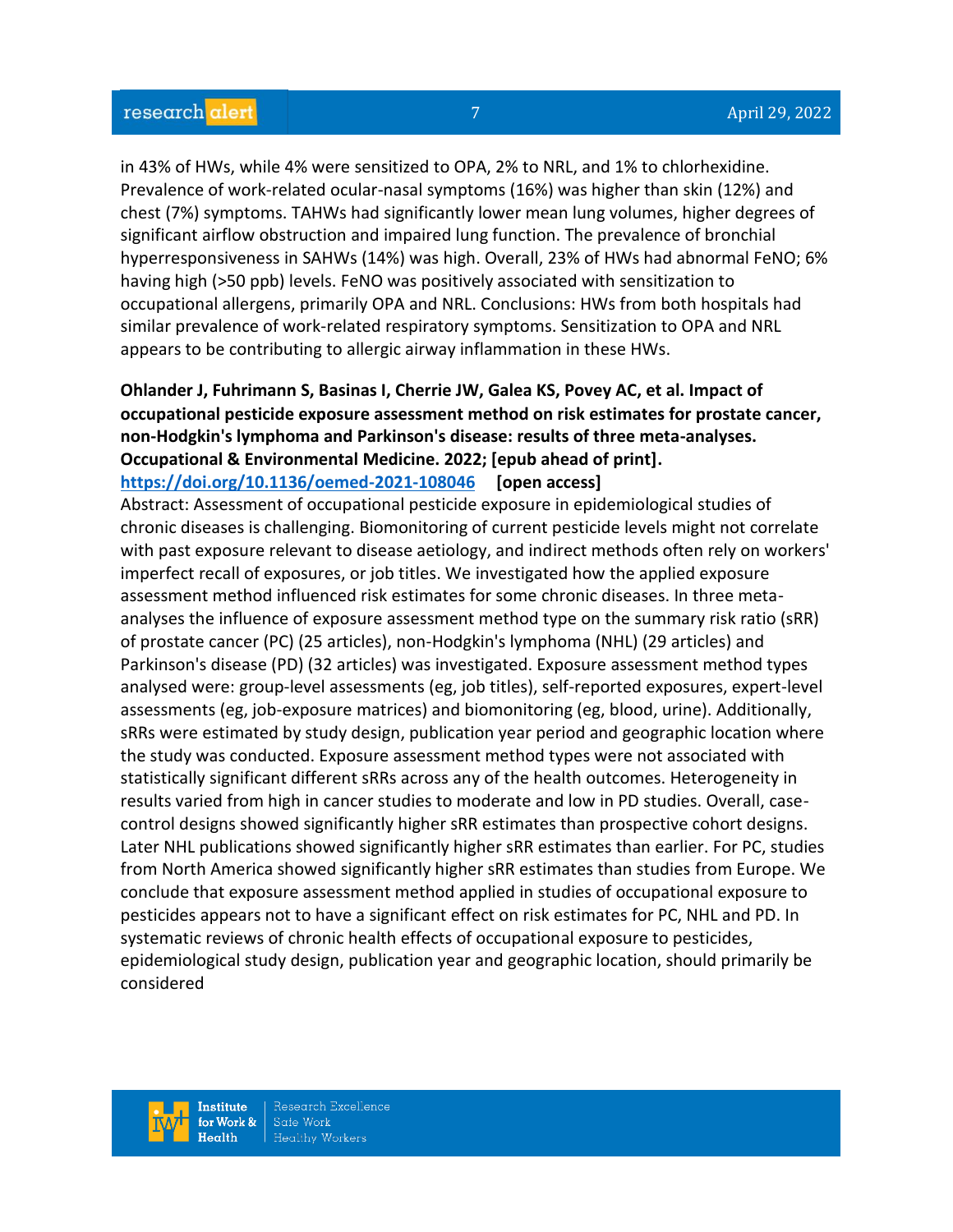**Sanchez-Rebull MV, Ninerola A, Ferrer-Rullan R, and Hernandez-Lara AB. Six Sigma for workplace safety improvement: improving hazards and unsafe conditions in a metallic packaging manufacturing company. International Journal of Occupational Safety and Ergonomics. 2022; 28(2):766-778.** 

# **<https://doi.org/10.1080/10803548.2020.1829318>**

Abstract: Six Sigma has been applied as a business process improvement strategy in many companies worldwide with great results. On the other hand, workplace safety constitutes a key issue for company managers due to their responsibility. The aim of this article is to demonstrate how using Six Sigma can reduce accidents. A case study is conducted on a large European metallic packaging manufacturing company. As a result, the company presented a reduction of lost time accidents from 97 to 30 that saved a lot of time and cost. The σ value achieved was 4.24. This project shows the effectiveness of Six Sigma as an improvement tool in the human resources area, despite most of the previous Six Sigma research being focused on manufacturing aspects. The case studied can be useful either for large companies or small and medium-sized companies interested in improving safety

# **Stevelink SAM, Mark KM, Fear NT, Hotopf M, and Chalder T. Chronic fatigue syndrome and occupational status: a retrospective longitudinal study. Occupational Medicine. 2022; 72(3):177-183.**

# **<https://doi.org/10.1093/occmed/kqab170>**

Abstract: BACKGROUND: Few studies into chronic fatigue syndrome (CFS) have emphasized work-related consequences, including return to work after illness. AIMS: This paper explores socio-demographic, work and clinical characteristics that are associated with occupational status among patients who were assessed at baseline and a follow-up point. METHODS: Longitudinal data were assessed from patients affected by CFS who attended an outpatient CFS treatment service between 2007 and 2014. Employment status at baseline and follow-up was available for 316 patients. Data were also included on gender, age, duration of CFS, fatigue severity, type and number of treatment sessions, coping strategies, functional impairment, common mental disorders and physical functioning. RESULTS: Most patients were female (73%) and had been affected by CFS for longer than 2 years (66%). Patients were followed up for an average of 285 days and over this period 53% of patients who were working remained in employment. Of the patients who were not working at baseline, 9% had returned to work at follow-up. However, of those working at baseline, 6% were unable to continue to work at follow-up. Age, fatigue severity, functional impairment, cognitive and behavioural responses, and depressive symptoms impacted on a patients' work status at follow-up. CONCLUSIONS: The findings indicated that it is possible for people with CFS to remain in work or return to work, despite having had a disabling illness. Work-related outcomes should be targeted in all people of working age

**Takada H, Ae R, Ogawa M, and Kagomoto T. Depression prevention in healthcare workers during the COVID-19 pandemic. Occupational Medicine. 2022; 72(3):207-214.**